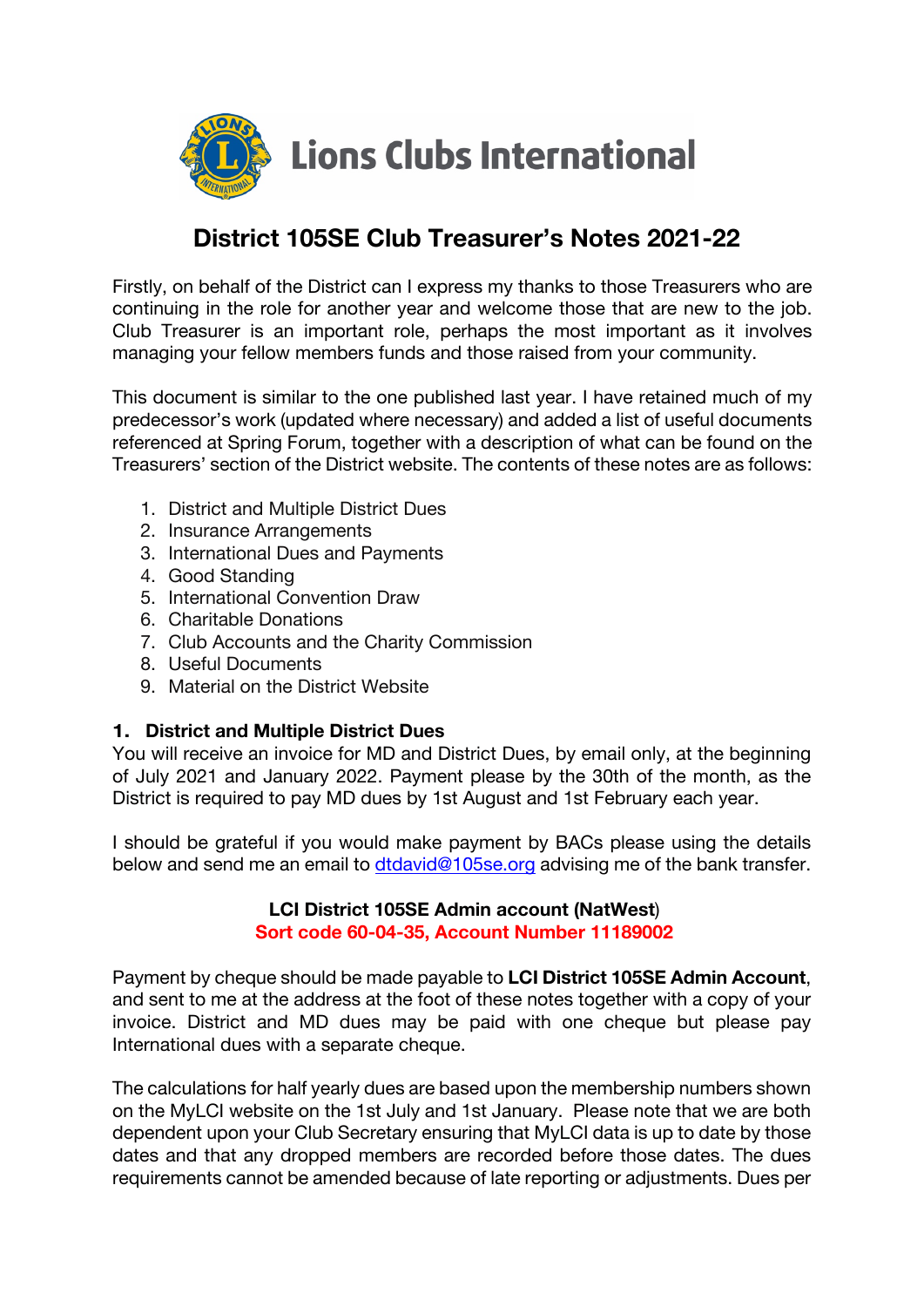member for 2021-22 will be as follows:

## **District dues £6.25 per member per half year (unchanged once again)**

## **Multiple District dues £13.50 per member per half year (lower this year)**

When paying by electronic means (BACS), it is vital that you include your club name and "D&MD Dues" on the payment reference and also advise me by email of any payments you make. Please bear in mind I will be receiving various payments from 60 Clubs as well as other District initiatives and it is essential that I am able to understand who the payments are from and what they are for.

With regard to District and MD Dues please pay the exact amount quoted on the request for payment as, unlike LCI, we cannot offer any credit arrangements for an overpayment which will be treated as a donation to District funds. If you underpay you will of course be chased for the balance.

#### **2. Insurance Arrangements**

The annual premiums will be included in the July 2021 invoice for District and MD dues (this is a one-off for the year, so no such item in the January 2022 invoice). The premiums have once again been maintained at the same levels as last year.

#### **Combined liability - public products and employers liability**

This is a compulsory MD insurance scheme. The full year Multiple District dues of £27.00 per member includes the premium for the combined liability insurance policy, which for 2021-22, is £3.25 per member. The MD Treasurer's suggestion for the amount of this premium that may be paid from charity funds is £2.05 per member.

#### **All risk cover - regalia, fund raising equipment and cash**

This is another compulsory MD insurance scheme. The premium for 2021-22 is unchanged at £33.25 per club. The MD Treasurer's suggestion for the amount of the premium that may be paid from the charity funds is £16.60 per club.

#### **Legal expenses**

This is a further compulsory MD insurance scheme. The premium for 2021-22 is unchanged at £11.00 per club. The MD Treasurer's suggestion for the amount of the premium that may be paid from the charity funds is £9.25 per club.

I should add that the MD Treasurer's suggested apportionments are just that. It was my predecessor's opinion, with which I concur, that all of the insurance premiums apply to charitable activities and therefore could be paid from your charity funds.

## **3. International Dues and Payments**

## **International Dues**

You will receive an invoice for International Dues direct from Oak Brook in July and January. The dues are calculated in US\$, based on member numbers, and converted into sterling at the prevailing rate of exchange. This will be indicated on the invoice. **International dues will be \$21.50 per member per half year (about £15.50 at the**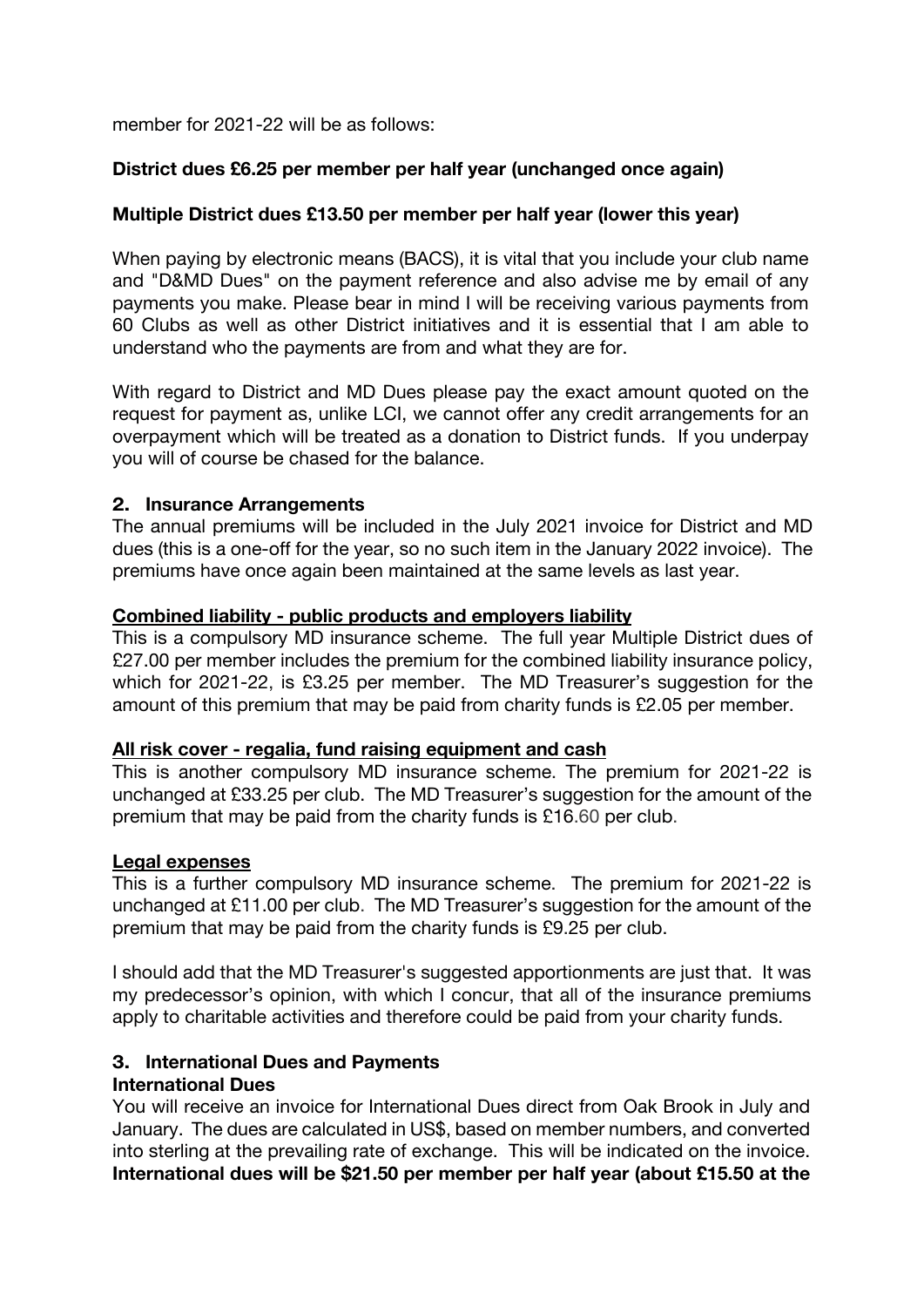**June 2021 rate).** Please note that the actual dollar value credited to your club is calculated at the prevailing rate on the date that your account is credited.

International dues are based upon the number of members shown on the MyLCI website for 30<sup>th</sup> June and 31<sup>st</sup> December, excluding life members. I should be grateful if you would make payment in pounds sterling by BACs please (details below) and email dtdavid@105se.org advising me of the bank transfer.

## **LCI District 105SE Admin account (NatWest**) **Sort code 60-04-35, Account Number 11189002**

When paying by BACs, it is vital that you include your club name and "Int Dues" on the payment reference. Payment by cheque in pounds sterling, made payable to **LCI District 105SE Admin Account**, should be sent to me (not to Oak Brook) at the address at the foot of these notes together with a copy of your invoice. Please do not include International dues on the same cheque as MD and District dues.

I would strongly recommend, if you haven't done so already, that you register and set a password to access MyLCI on the International website. This will enable you to view member information, view and download your club invoices, current balance and, if you wish, pay on-line by credit or debit card. If you do choose to pay on line, you may incur currency exchange rate charges and you need to advise me by email that you have made payment, otherwise I may chase you unnecessarily. Guidance on how to set a password on MyLCI is referenced in sections 8 and 9 of these notes.

International dues statements quote a clubs International dues in US Dollars and show the then current dollar-GBP exchange rate. The amount credited to the club will apply the exchange rate at the time the payment is credited. In most cases this will be the same but if the rate fluctuates in the meantime then a debit or credit will be recorded in the balance. Unlike District and MD dues if you choose to pay more than invoiced, you will be granted a credit on your balance. If you underpay by a small amount your account will show a small debit. If you underpay by a significant amount I may chase you for the balance.

#### **Members' subscriptions**

Please note that the above describes the amounts that International, MD and District require clubs to pay for their dues. Individual clubs however are totally free to determine what subs their members should pay the club to cover these costs and may, if agreed, charge members additional club subscriptions.

#### **In the case of CIOs**

Subs should be called "Members contributions to the administration of the Charity" It has been agreed with HMRC that, when they are registered for Gift Aid, CIOs can claim back the Gift Aid (25%) on their members' contributions to the charity. This arrangement can only exist for those members who are UK tax payers and they should complete the Charity Gift Aid Declaration (Multiple Donations).

**NB. Non CIO clubs cannot claim Gift Aid on these members' payments.**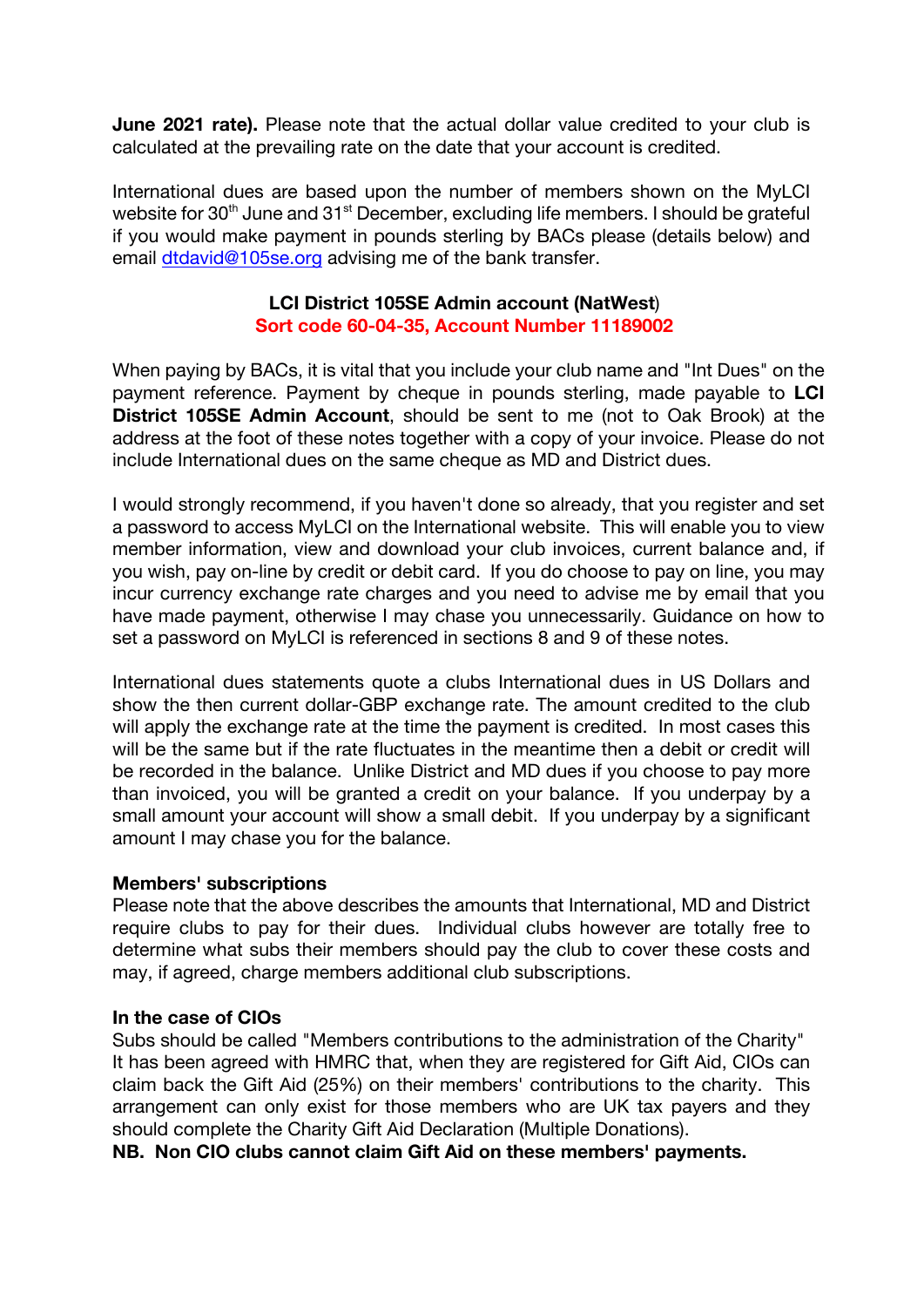#### **International Payments**

Each month you will receive a statement of your account with Oak Brook in hard copy direct from America. This will show your current balance as understood by Oak Brook. If you have made any payments since the last statement which are not showing on this account, deduct them and pay the balance to the District Treasurer. Failure to make a simple reconciliation may result in your making a duplicate payment and it could be a lengthy procedure to retrieve such a payment from Oak Brook. Your account will be debited following the purchase of any supplies from Oak Brook, it will also be debited when new members are reported on the International website. For new members there is normally a one-off joining fee and the International dues are pro-rated on a monthly basis. **Please note that the joining fee of \$35 has been temporarily suspended upto 31<sup>st</sup> December 2021**, so join as many new members as you can in the next 6 months!

To pay an international account, please use the same methods as outlined above for the payment of dues ensuring that you advise me of any payments by email or if by post send the tear off remittance slip from the monthly statement with your cheque. Please allow sufficient time for me to process your payment to Oak Brook. Oak Brook will normally take about 21 days from the date of deposit to credit your account. If you have set a password to access MyLCI, you may view your club's invoices and balances on-line, giving you a financial status which is bang up-to-date. If you wish, you can opt out of receiving paper invoices monthly.

## **4. Good Standing**

In order for a club to be "in good standing" it must have:

- 1) Paid District and Multiple District dues and fees in full; and
- 2) No unpaid balance of International dues and fees greater than US\$10; and
- 3) No unpaid Lions Club International account balance greater than US\$50, outstanding ninety days or more.

If a Lions Club is not in good standing within the constitution this means that your clubs' delegates may be barred from voting at District, Multiple District and International conventions.

## **5. International Convention Draw Tickets**

Your Club Secretary will receive draw tickets from the District Competitions Officer. There is just one prize which is a contribution towards funding for a trip to the International Convention, Europa Forum or MD Convention (Travel, Hotel & Convention registration) up to the value of the prize draw fund for that year. If insufficient tickets are sold this may only be a part contribution. I hope that your club will take part. Please contact the District Competitions Officer if you have any questions about the draw, the conditions, or eligibility etc. For 2021-22, his name is Mike Shaw, 01227 274313, mefin@btopenworld.com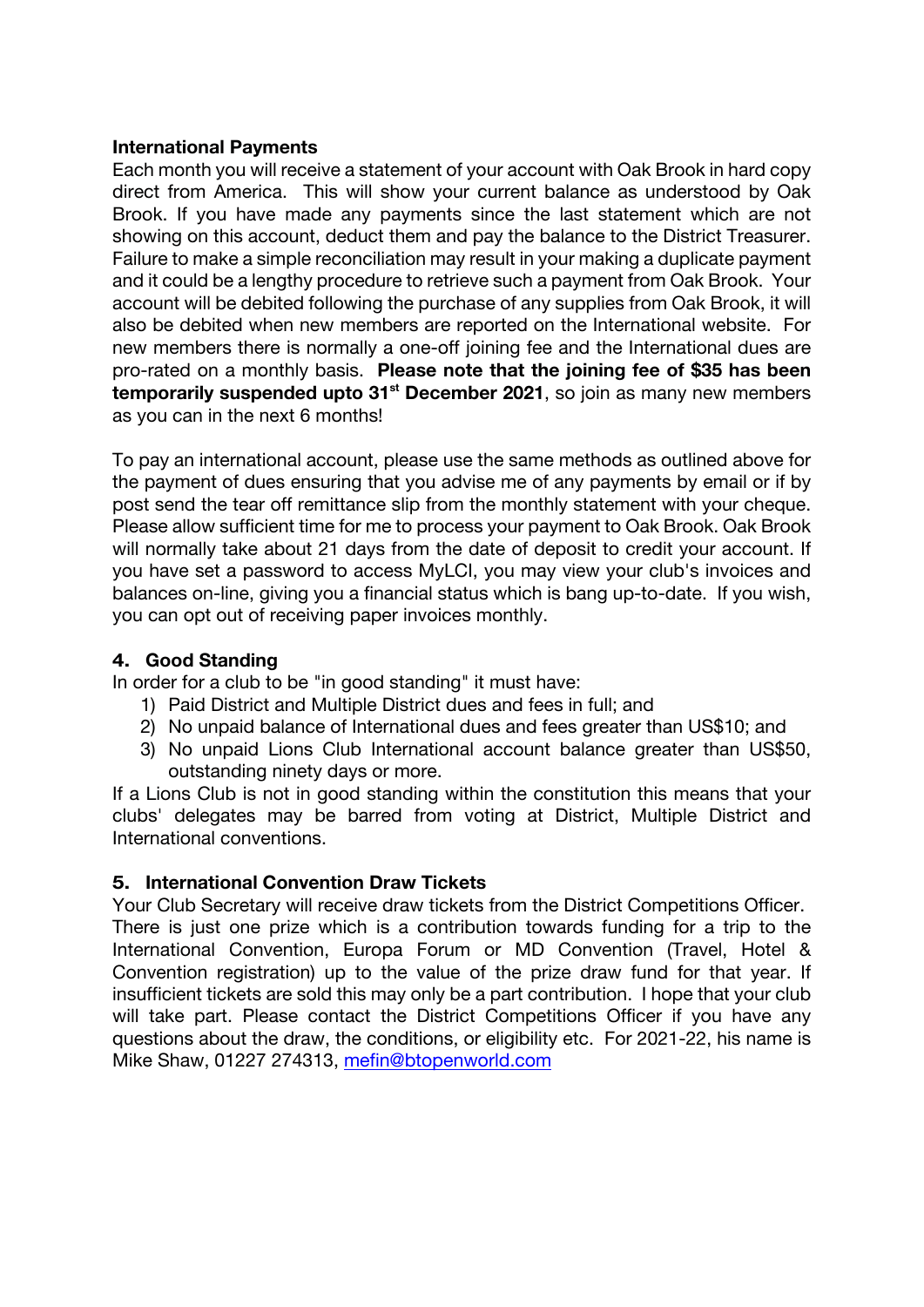#### **6. Charitable Donations**

Please **do not** send any charity donations to me.

#### **All Charity Donations**

Please send any donations directly to the District Charities Treasurer, PDG Tom Berry tomberry@105se.org 27 Pritchard Drive, Hawkinge, CT18 7QH.

Please accompany all payments with a copy of 105SE Foundation Appeal Codes 2021-22 (see section 8) detailing the amount and the good cause to be credited; this is required because once the cheque is paid into the bank this proforma provides an audit trail.

#### **Please do not make out cheques to the cause or project itself as we do not hold accounts in the name of all of these causes**.

If you wish to donate to a good cause which is not printed on the form, please still use it and add your chosen cause to the form.

#### **It is preferable to transfer your donation by BACs, the details are as follows:**

## **LCI District 105SE Foundation Sort code: 20-17-92, Account number 23558428**

When paying by BACs either email Tom Berry donations@105se.org or better still send him or scan and email him a copy of the 105SE Foundation Appeal Codes so that he is clear as to which good cause(s) is to be credited with your payment. If donations are sent to me, they will need to be sent on to Tom, and may be delayed.

Cheques need to be made out to:

## **LCI District 105SE Foundation**

The Charities Treasurer will then collate club donations into single payments to the good causes.

All Charities are required to be sure of where their donations come from. This means there should be a paper trail from the donor to the charity's accounts. If you write the name of the project you support on the back of a cheque, and it is then banked the paper trail is then broken; for this reason, we have developed the !05SE Foundation appeal codes to provide a paper trail from club to District to beneficiary if this is needed. It is **essential** in the case of LCIF that your intentions in making the donation are clear and auditable, if they are not then you may be asked for clarification.

#### **7. Club Accounts and The Charity Commission**

It is a legal requirement that each registered charity or charitable trust produces accounts and a Trustees Annual Report. These are uploaded as part of the Charity Commission's on-line Annual Return if the gross income of the Charitable Trust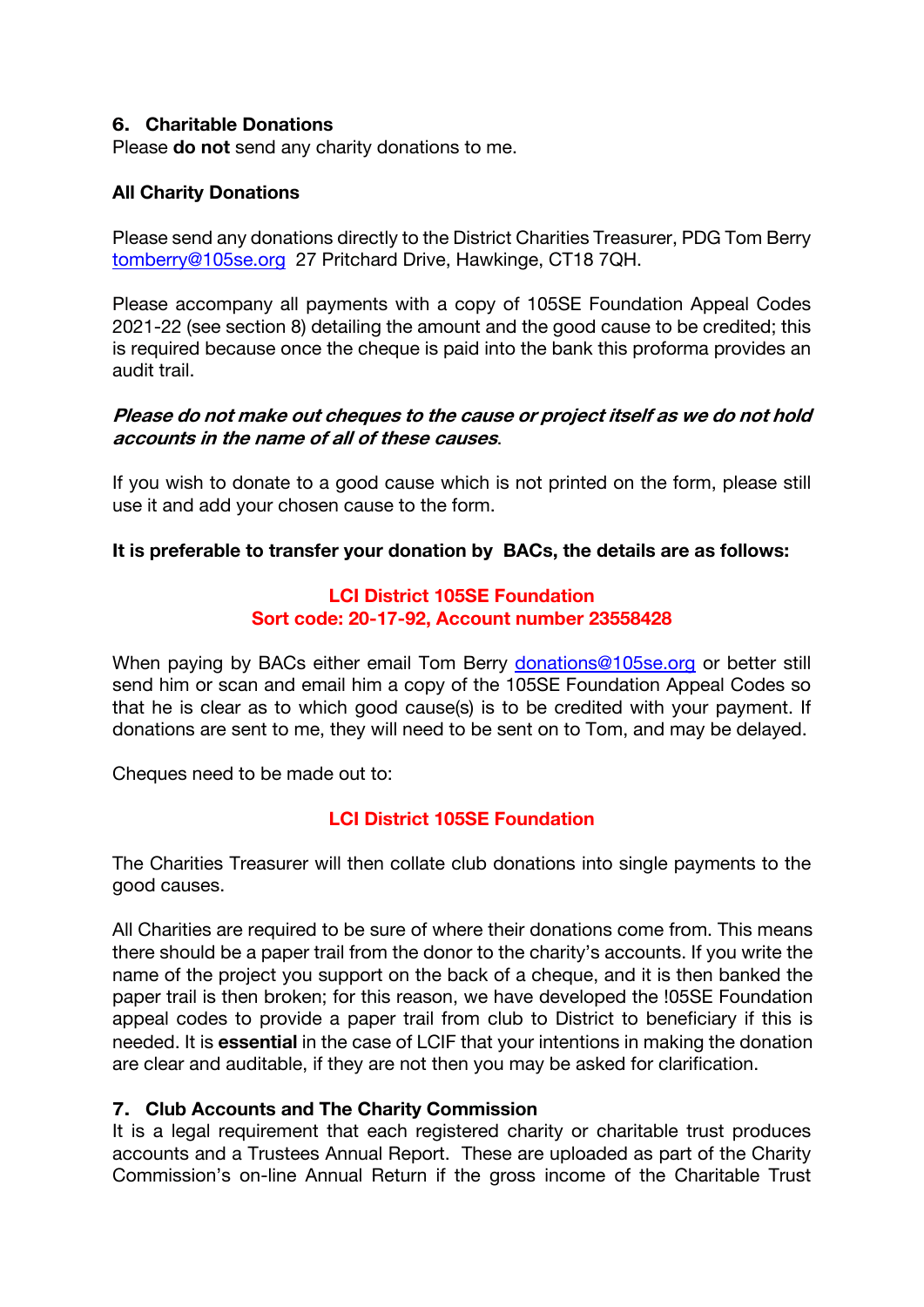exceeds £25,000. There is no lower threshold for CIOs; all CIOs must provide their accounts and TAR. Accounts and TAR must however be produced by every registered charity and provided to the Charity Commission or any member of the public if requested. All club accounts should be independently examined (ie not by a relative or a member of that Lions club). Lions require that a copy of the examined accounts and TAR should be sent to the District Treasurer by the end of December. If you achieve this, it will provide an opportunity to consider your accounts and to try and help you if I think that any adjustments need to be considered before the deadline of the end of April for clubs to do their update and return on-line on the Charity Commission website along with the Charitable Trust or CIO's details of trustees and gross income and expenditure.

Please refer to the Charity Commission website for full details regarding updating and reporting which needs to be done by the end of April each year, 10 months after the financial year end. This is a relatively simple process and is an absolute must because if you fail to achieve this you may be sanctioned by the Charity Commission. You will need to have your charity's password for the CC website in order to make your annual update or return.

# **8. Useful Documents**

- a. Spring Forum 23<sup>rd</sup> May 2021 PowerPoint Attached to the email sending you these notes.
- b. Club Treasurer e-Book from Lions International https://www.lionsclubs.org/en/v2/resource/download/79864052%20
- c. CC3 The Essential Trustee from the Charity Commission https://www.gov.uk/government/publications/the-essential-trustee-whatyou-need-to-know-cc3
- d. Charity Triustee Declaration from the Charity Commission https://assets.publishing.service.gov.uk/government/uploads/system/upload s/attachment\_data/file/960027/Trustee\_Declaration\_Form\_Fields\_December \_2020.pdf
- e. Sample Club Finance Report Attached to the email sending you these notes.
- f. 105SE Foundation Appeal Codes 2021-22 Attached to the email sending you these notes.
- g. Setting Up a MyLCI Password https://extranet.lionsclubs.org/common/docs/PasswordAndRegistrationFAQ \_EN.pdf#\_ga=2.230348692.981981561.1624962279- 428692867.1624384880
- h. Family Membership Notes from Lions International http://members.lionsclubs.org/EN/lions/invite-members/family-membershipfaq.php#\_ga=2.74257178.981981561.1624962279-428692867.1624384880
- i. Trustees Annual Report (TAR) Proforma from the Charity Commission https://assets.publishing.service.gov.uk/government/uploads/system/upload s/attachment\_data/file/562574/TAR\_new.pdf
- j. CC16a Accounts Proforma from the Charity Commission https://assets.publishing.service.gov.uk/government/uploads/system/upload s/attachment\_data/file/611087/CC16a - revisions\_190417.xls